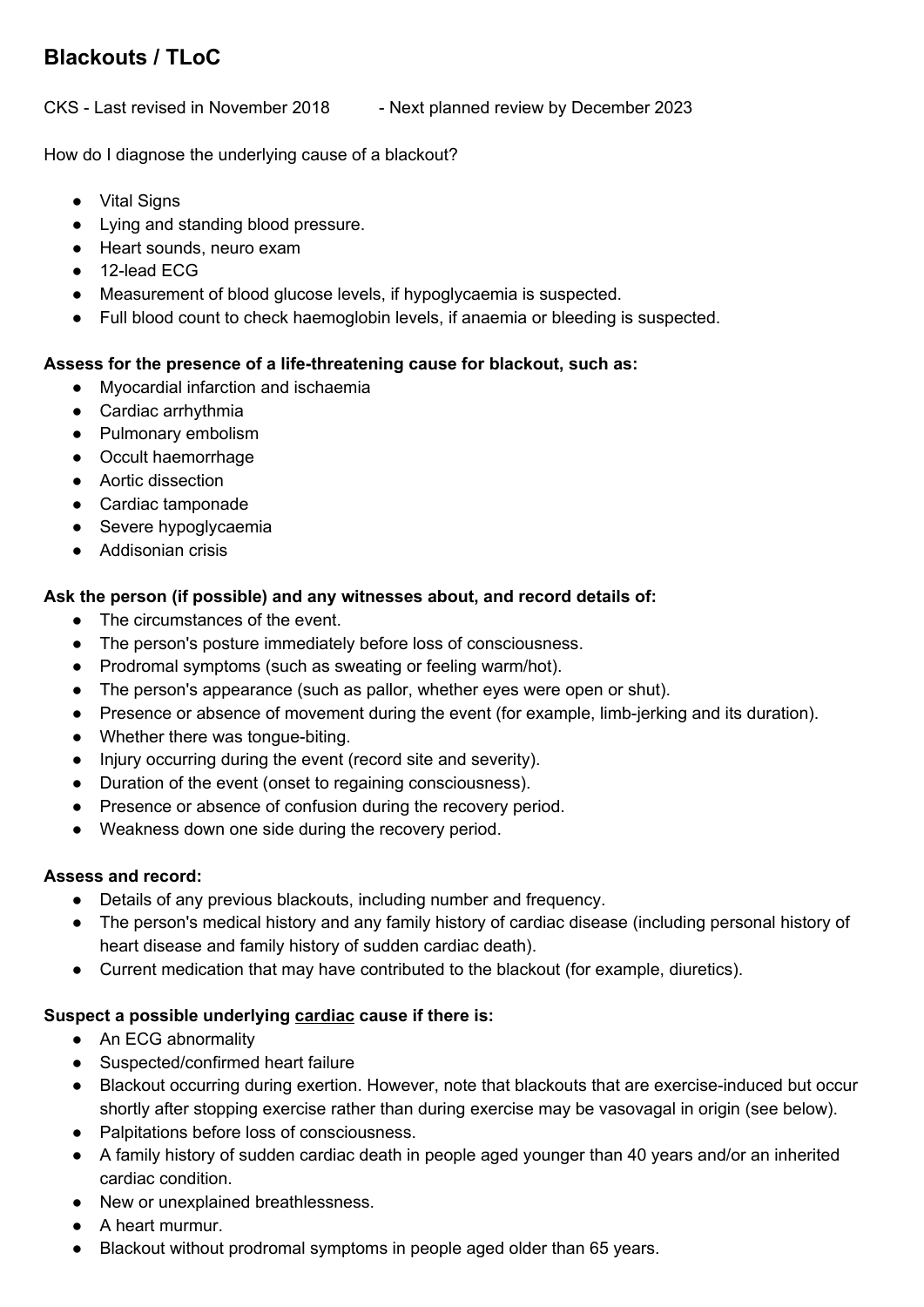### **Suspect epilepsy as an underlying cause if there is:**

- Prodromal déjà vu, or jamais vu.
- A bitten tongue.
- Head-turning to one side during the blackout.
- Loss of bowel and bladder control.
- Unusual posturing.
- Prolonged limb-jerking.
- Confusion following the event.

### **Suspect an uncomplicated faint (uncomplicated vasovagal syncope) if there is:**

- An absence of features to suggest an alternative diagnosis (note: brief seizure activity can occur during uncomplicated faints and is not necessarily diagnostic of epilepsy) and The presence of features suggestive of uncomplicated faint (the 3 'P's):
	- Posture blackout occurred after prolonged standing. Similar episodes may have been prevented by lying down.
	- Provoking factors such as pain or a medical procedure.
	- Prodromal symptoms such as sweating or feeling warm/hot before the blackout occurred.

#### **Suspect situational syncope if:**

- There are no features to suggest an alternative diagnosis and
- Syncope is clearly and consistently provoked by straining during micturition (usually while standing), defecation, or by coughing or swallowing.

## **Suspect carotid sinus syndrome if the blackout(s) occurred while turning the head to one side, particularly in men aged 50 years or older.**

### **Suspect orthostatic hypotension if there is:**

- 1. An absence of features suggesting an alternative diagnosis and
- 2. A typical history light-headedness, dizziness, weakness, tunnel vision. Symptoms should not occur while supine, should get worse on standing, and should be relieved by sitting or lying down. Some people may present with recurrent or unexplained falls. Symptoms are often worse early in the morning, in hot environments, after meals, after standing motionless, and after exercise.
- If the above criteria are met, measure lying and standing blood pressure (with repeated measurements while standing for 3 minutes). A fall in systolic blood pressure of at least 20 mmHg (at least 30 mmHg in people with hypertension) and/or a fall in diastolic blood pressure of at least 10 mmHg within 3 minutes of standing confirms the diagnosis.
- Note: potential underlying causes for orthostatic hypotension include treatment with alpha-blockers, diuretics, tricyclic antidepressants, antihypertensives (particularly diuretics), levodopa or dopaminergic agonists, volume depletion, physical deconditioning due to prolonged bed rest, diseases causing peripheral neuropathy (such as diabetes mellitus), Parkinson's disease, or Lewy body dementia. Polypharmacy with antihypertensive and antidepressant medicines is often the cause of orthostatic hypotension in older people.